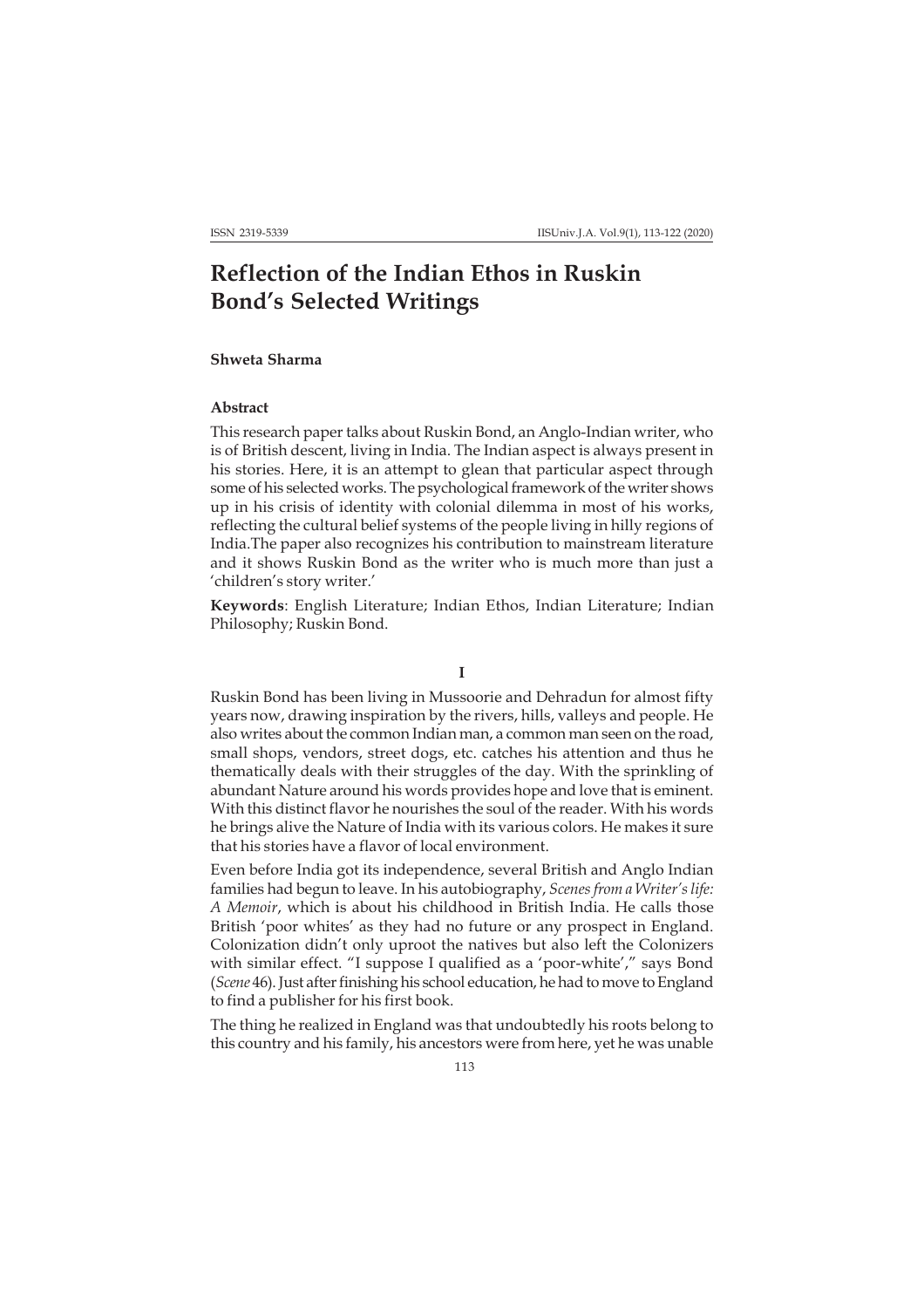to feel at home in this country. He longed for India, and waited eagerly to return. Identity crisis was a major issue in India when he was there because there he was treated as an outsider but not as much an outsider as he was treated in England. This dilemma was faced by several colonial children. There are many autobiographical and fictional writings in which the lead characters are torn apart due to identity crisis.

The writings speak of India as 'the lost world' of their 'golden' childhood. There was a sense of displacement in Bond also, all the more brought by the British relatives whom he used to call 'champions of Empire.' They constantly criticized him for being 'too Indian.' Despite his aunt being an Anglo-Indian and his uncle a South-Indian doctor, they wanted him to become more British in his manners. It was in England that he realized fully that India was not only his home but also that he is born to be in India among his Indian friends. He left his British identity and chose to be an Indian (Khorana 26). His longing for India made him run far away from England and its soil, when he still was "only a boy to take up the challenge of being a writer in a changing India of post-independence era." (Aggarwal 6).

This much love and dedication for his country, for India "is something really striking to note in the life and literature of a person who is having Anglo-Indian blood flowing through his veins" (Navlani 161).He loves everything about India and the cultural diversity of the country attracts him the most. He enjoys it a lot when people admire India for its unity in diversity. For example, once he was in a taxi which was Delhi bound, he got mesmerised by the rural scenery which began from the outskirts of Dehradun up to the fringes of Meerut. He also witnesses the flip side of the beauty and writes "the litter that accumulates wherever there are large centres of population; the blaring of horns; loudspeakers here and there. It's all part of the picture. But the picture as a whole is a fascinating one…" (*The India I Love* 51).

The writings of Bond reflect the 'real India', which acknowledges the true Indian persona and spirit. There have been many interpretations of India by other British writers who have looked down upon the Indians, as people devoid of civilisation. Colonial authors created the stereotypes and the best examples among the writers is of Kipling's *Kim* and Forster's *A Passage to India*. Both of these writers have portrayed colonial India from the perspective of the British colonisers, degrading it to the level of a land which is full of muddle, mystery, lethargy, inactivity and paganism. Both the texts are set in India and show the colonial attitude of not only Kipling and Forster, but also of every British writer in colonial India

**II**

Philippa Levine through her book *Sunrise to Sunset* (2007) has figured out the factor that had made India attractive for the British colonisers. She says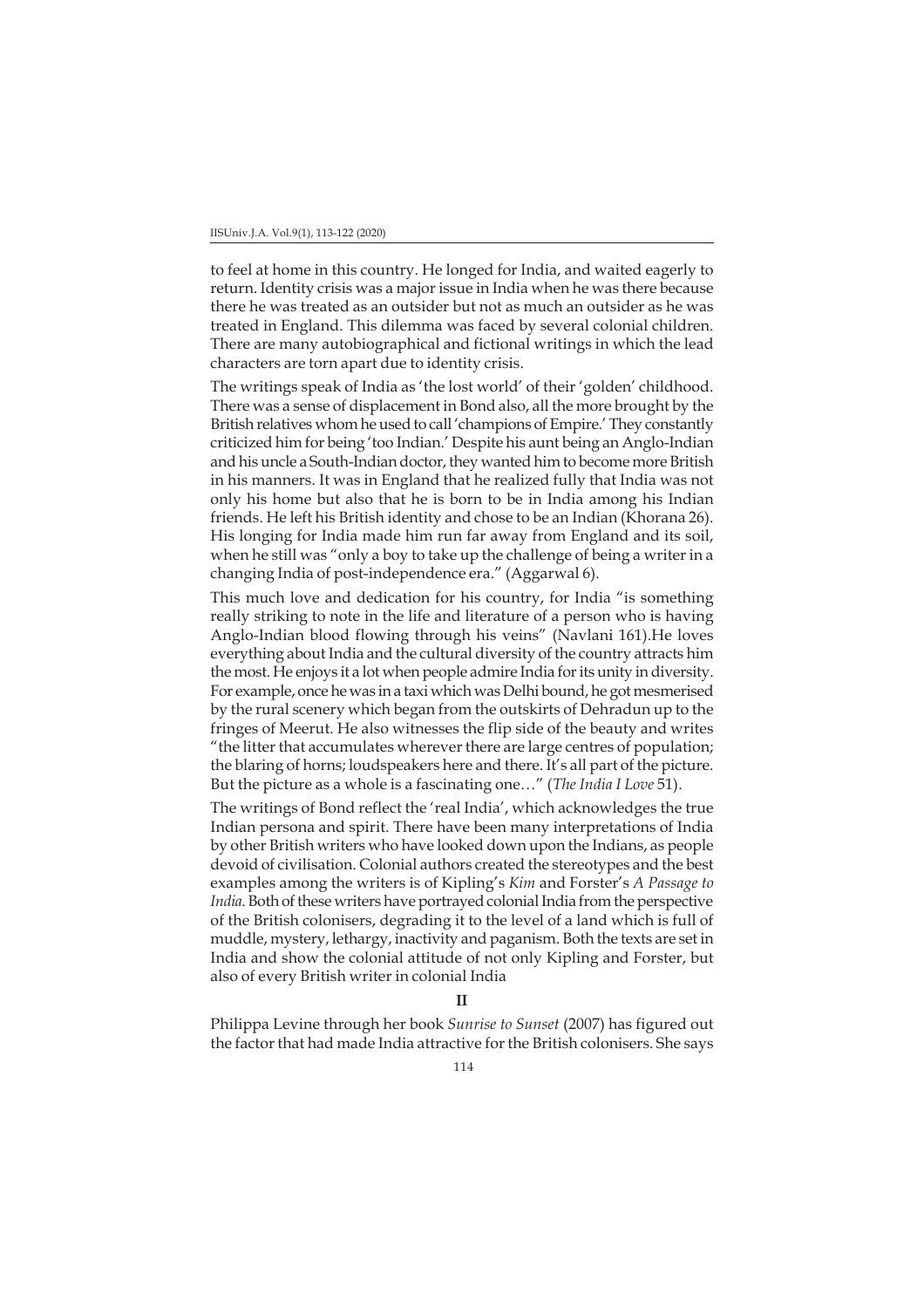that after the failure of the American colonies and the trade in the East Indies, India became immediately a centre of attraction and attention for them. British ruled India for almost two hundred years. India became the principal training ground for the British officials. They vehemently claimed their right to stay and exploit the country the way they wanted in the pretext of extending benefits of civilisation. In the words of Kipling India was 'a white man's burden.' They considered themselves superior to Indians and they established themselves by political and military coercion. They attacked and destroyed the soul of India by systematically uprooting them culturally. And to increase the effect of this process of ruining the cultural identity of Indians, they wrote literature which was more of a weapon than the source of correct information. It is apparent that Kipling's "characterization of colonial life became the medium through which the British viewed their work…" (Boehmer 52) In other words, authors like John Masters, Kipling and Forster carried on the venture to produce a discussion through their texts which helped in shaping the mind sets of Indian people in favour of the British colonisers.

The stereotyped attitude of Forster and Kipling came into being because of the general feeling of superiority over the colonised nations in the minds of British. From the perspective of the superiority in British and inferiority in Indians a study of Kim and A Passage to India has revealed the prejudices that both the authors had in their minds.

Kipling's protagonist Kim has white complexion, is Irish and has received education from St. Xavier's school. Forster's Aziz, a typical Indian, who tries his best to win the confidence of the British Colonisers. Though towards the end of the novel, he is a changed man, who protests against the inhuman behaviour of British against him.

It is said that a country is recognised through its literature. Everything about India has been written and every aspect of it has been explored by various authors but mostly it is to mock or ridicule at it. Recently Indo-English fictional writing is focussing on the impact of western culture on India and on the benefits of it. Ruskin Bond is alone such writer who writes about the beauty of India. Though, his writings are mostly about the people living in the Himalayan regions, nevertheless they are interesting and engaging.

For him India is:

The India that I love does not make the headlines. The India that I love comprises the goodwill and good humour of ordinary people; a tolerance for all customs; noninterference in other's private lives; a friendly reciprocation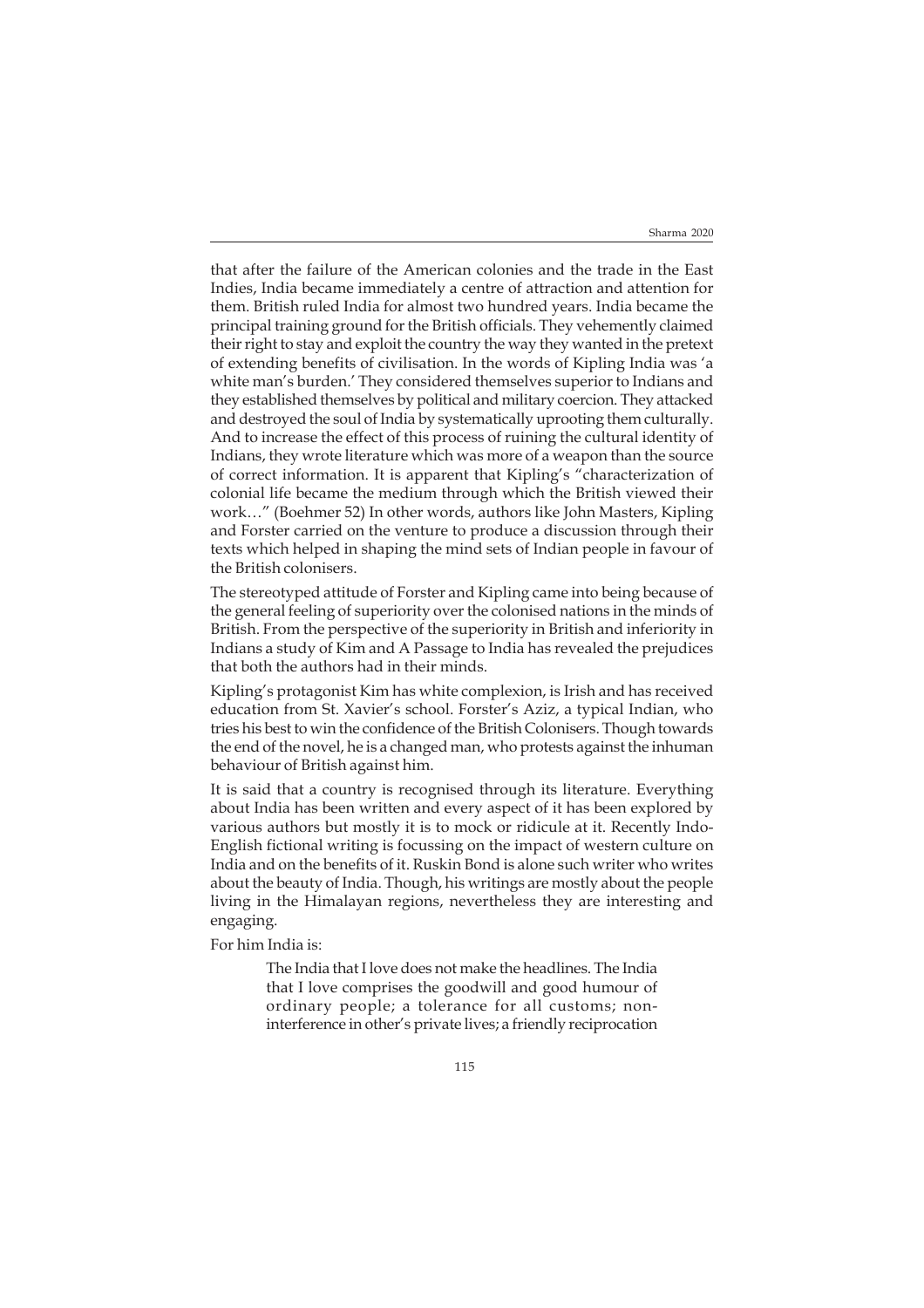IISUniv.J.A. Vol.9(1), 113-122 (2020)

at all times; a philosophical acceptance of hardships; love and affection, especially in children. (*The India I Love* ix)

The British People who were born in the colonial era, considered themselves superior to the natives or the Indians who were colonized, just like Indians thought of themselves as inferior and timid in their own country. Ruskin Bond has never taken himself to be superior to any one, bereft of any ego, the humbleness and polite human nature has come to stay in him. He is the humblest and polite human being who enjoys being with the locals of hill stations, nor has he ever apologized on behalf of Europeans in his writings. Neither has he supported or criticized any culture. He believes in humanity and accepted and loved the Indian common people as they were without any malign and prejudice.

**III**

His renowned novella, *a flight of Pigeons*, speaks of European Diaspora. While the story revolves around the connections of hegemony in a crosscultural and political circumstances, it principally is about the impact of congregation on the few individuals, torn apart from their own people.

The novella focusses on the 1857 rebellion. It begins with the narration by the lead character Ruth Labadoor, whose father gets murdered before her own eyes in a church, by the bunch of Indian revolutionaries. LalaRamjimal, who was not only served the Labadoor family,but at the same time was a dear family friend, comes to rescue Ruth and her mother Mariam from the wrath of the revolutionaries and does everything to keep them safe and secured.

Meanwhile Javed Khan, the pathan leader, kidnaps both the women and take them to his own home. Ruth and Mariam slowly dropped the European mannerisms and adapt to the Muslim lifestyle and don the Muslim identities. It seems that their superiority of race is diminished because of their gender. Power positions seems to reverses once again when the British army took hold of the Delhi Sultanate and captures Emperor Bahadur Shah Zafar. Now Indians begin to run for their lives as the British make it a point to punish the rebels of the revolution. Still under Javed Khan's hold, Ruth and Mariam become courageous after getting news of the victory of the British over Indians, get into their original identity of being Europeans.

The story sheds light on the colonial dilemma. After many years of being subjugated and colonized by the British, India had been struggling to get in terms with its own culture and national identity. Moreover, the damage done by the Imperialists seemed to be deep rooted. There was cultural alienation and 'uprootedness.' Indians felt lost and defeated in their own minds. Because the Britishcrushed the soul of India by attacking their belief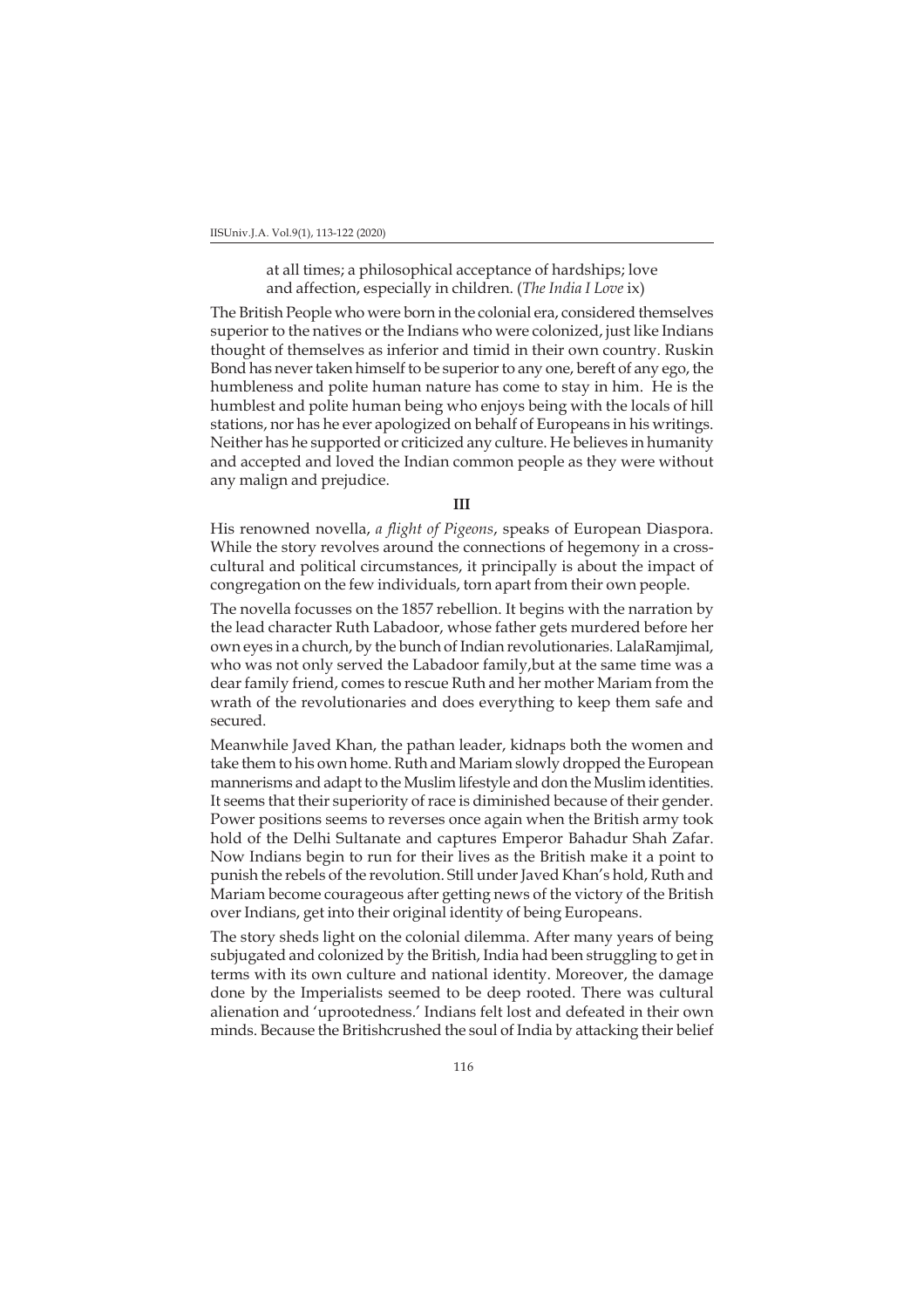system, their faith and identity. They had no idea where their country was going. People were in flux as to what to call their own or whom to listen. This disturbing issue has been the theme of several contemporary writers.

These were the difficult times that India as a country faced at that time. Colonizers and the colonized people, both were looking for their identities., looking for their real homes. Bond belongs to the era and represents the India where Indians were aware of the revolutionary ideas being imbedded in their psyche, yet they understood their responsibilities as human beings and did everything to help their British friends who were stuck in the cross fire. Ruth and Mariam get helped by not only their own people, but also by the Hindus, Muslims, and Sikhs in their difficult times. A flight of pigeons is one such story that speaks that how Indians stand united in their diversity and have it in them to forget the differences and choose humanity when extreme situations surface. Mariam, doesn't forget the kindness showed towards her and her family by Javed Khan and his family. Later, she makes sure that his family is safe from the repercussion of the British. She uses her influence to ensure their safety. Ruskin bond through the story shows that mostly Indians are misjudged and are considered as narrow minded. Through the characters he tries to show that humanity reigns high in the veins of Indians, that they have it in them to protect people putting aside all kinds of differences. Ruskin Bond tries to reestablish the faith in humanity and that it is possible to co-exist with the differences.

### **IV**

Bond seems to be awed by the Indian myths, beliefs and customs. He through his writings bring them to life and it appears that he enjoys writing them. For example, in his work *Ghost Stories from the Raj,* he has come up with the collection of ghost stories written by British officials and soldiers during colonial era. In the Introduction to the book, he has said humorously:

> "Haunted India, in fact! For the British, coming from a land where haunted houses and castles were the norm, were fascinated by the wonderful variety of supernatural manifestations that they found in India […] The stories of this period tell us something about colonial attitudesranging from paternalistic to the cynically indifferent…"  $(x-xii)$

The stories depict an image of India which shows it as a country with bizarre and irrational beliefs. But for Ruskin Bond they are the stories of his land and he adds his wit and humour in them to make them entertaining to his readers. Indo-English Literature in the postmodern times consists of some of the weaknesses or shortcomings which have greater impact on the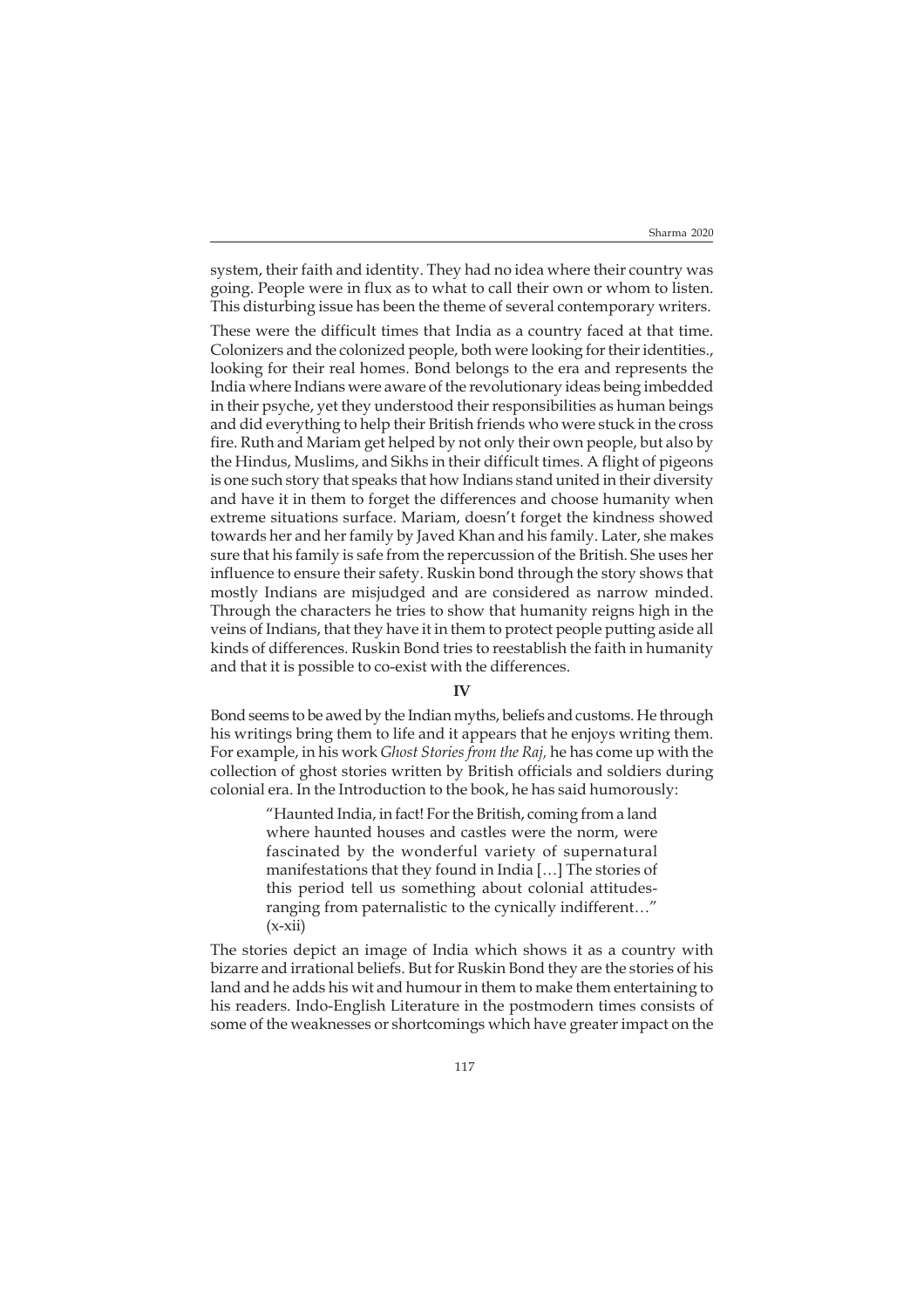readership of its writers. Moreover, indo English writers has never actually portrayed an

ordinary Indian man. It has failed in doing justice to the common man of India. Characters in the Indo-English fictional works have words put in their mouths in a language or a dialect that is not at all related to the Indians. Hence it is not a credible account of Indian culture or ethos.

Bond's characters are experiential, having their own defects. They have been inspired from the real life, have names like Kishen and Binya and are steeped in the Indian spirit. Their conversations are written in English which make the entire thing a bit awkward. It is because English is not the native language of India. Hence, there is no readership to be found at the grassroots level. The literature written in this language have readers who have English as their second or third language.

Bond is well aware of this fact and knows that it can be a major issue. But with this knowledge he is also aware of the human nature and what are its requirements. He touches the chord with the readers with his simplicity and expression. He writes with love and passion that gets reflected in his writings and that's the reason that over the years his popularity has increased and his works are being translated in several Indian languages. However, it took years for the fame that he deserved to reach on to his doors. But he was never too hungry for name or fame. He kept writing short notes, stories, poems, novellas and numerous essays with love and energy. Yet, critics have preferred to focus on the writers living on the foreign lands than on the ones who write within the country. Ruskin Bond has been categorised as a children's story writer. But the truth is that his stories have something for every age group. His child characters are more mature than the adults. It's all because of our neo-colonist attitude. It's when an Indian writer gets acclaimed and appreciated by the people in abroad, that we begin to value their work. "For example, we eulogize post-1980 Indian English novelists because they have been honoured abroad and place them above old writers like R.K. Narayan, Mulk Raj Anand, Raja Rao and Arun Joshi" (Das 145). The Bond's works are not carefully discussed in foreign lands. It could be because he hasn't advertised himself like others have done. Nowadays writers have become celebrities. It is seen that his works are still able to survive in times when creative writing is treated in a professional way, when all kinds of promotions and controversies are built up to highlight the 'product'. He has preferred to stay away from the limelight, unlike his contemporary writers.

After the colonisation it is the industrialisation and then urbanisation that is gradually eating up the Indo English literature and this literature has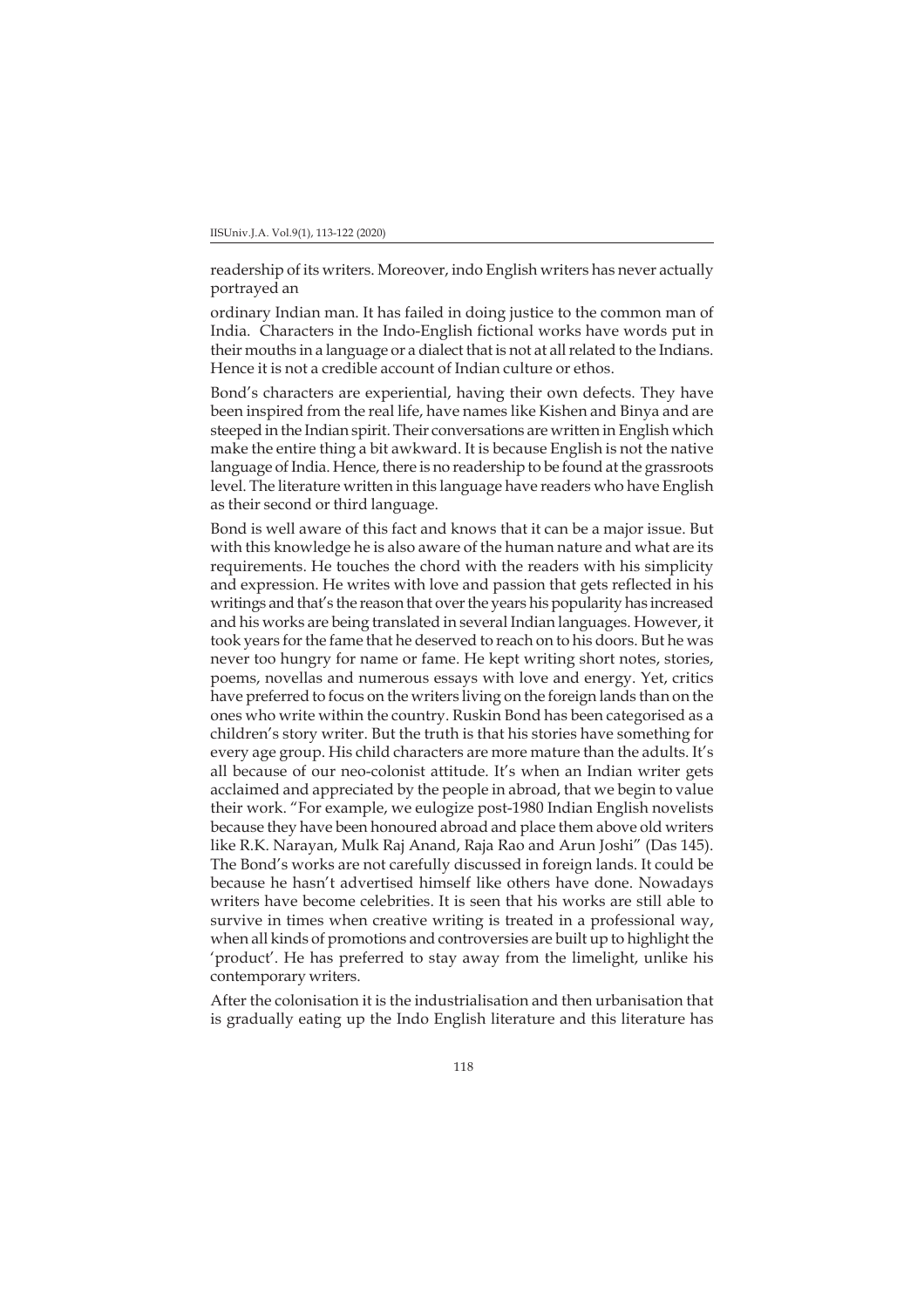become more about the city life than the rural or the countryside people of India. It can be said that the real India has been buried and forgotten in the debris of the ugly urbanisation. A major chunk of literature has begun to sprout from the expatriates and writers developed in the campuses of universities and colleges. Their perception of India and other things remain limited to the corridors of the universities. They try to make their writings serious and deep by inculcating unnecessary murky details.

Bond admits the growth of cities in unmanageable pace "villages are turning into towns, towns into cities, and cites into mega cities. A reader once told me that the Dehradun I write about doesn't exist anymore" (Dhar 2014). However, he has derived all of his inspiration from the small towns he has lived in or have been in and he will continue to write about them more from his memory as they're vanishing fast. There is a tremendous work done on the darker side of the urban India, Bond 's works continue to dwell on the things that offer tranquillity and peace which appears to have been long lost from the lives of people.

His readers have increased over the years, or perhaps to have some respite from this tormenting world. He gives its credit to the increasing numbers of publishers in India. The accessibility to books have increased and fortunately reading has never gone out of fashion. Indo- English literature of the present times is not appreciated as the precursors of it have gained the world wide popularity like RabindraNath Tagore, RK Narayan, Toru Dutt and so on, or it can be said that all eyes have been directed to BhashaLiteratuture. In some countries this literature has received the deserving academic acclamation.

Bond's stories are adored and loved by his readers. Many of them have been included in the curriculum of Indian schools and colleges, such as *Woman on platform number 8*, *Time Stops at Shamli*, *The Night Train at Deoli,* and *Our Trees Still Grow in Dehra*. Because of his gentle writings and personality, he gets invited to several literary fests, book signings and fairs which keep happening in many parts of the country. Many movies are made on his novels like *A Flight of Pigeons, The Blue Umbrella* and *Junoon*. He has won the National Award of Best Children'sFilm. His first novel Room on the Roof has been serialised, produced by BBC (Wikipedia 2012). Things like this have increased his readership.

Unlike the other writers of his time, he is not the one whose writings revolve around the love and sex. Though he has written some tremendous moving love stories like *Love of long ago*, Lo*ve is a Sad song*, *Time Stops at Shamli* and others but these stories talk about several things at one time. His stories deal with many emotions and there is always nature and human values involved. With this the love he writes about is most of the times unrequited or platonic.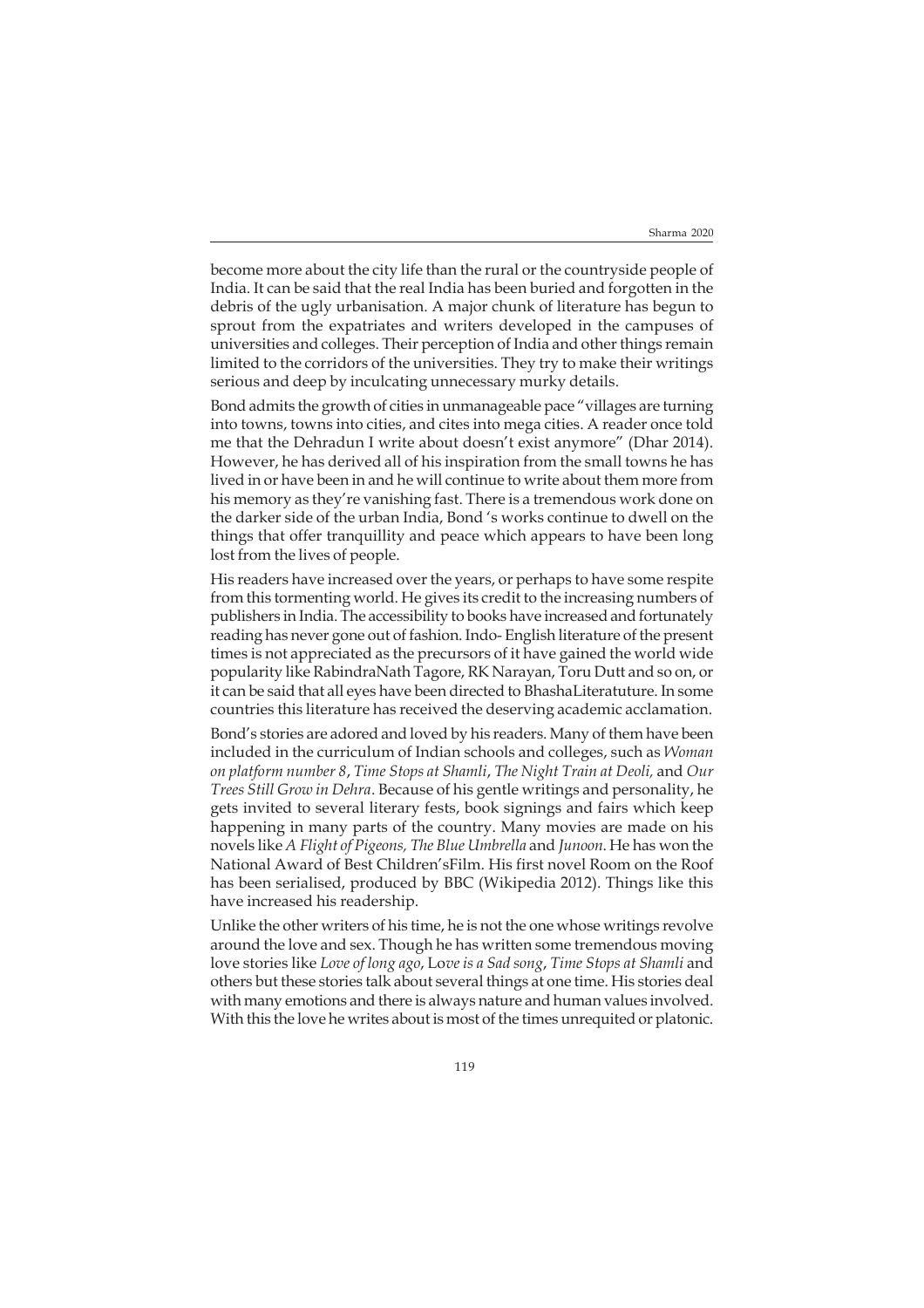His novella *The Sensualist* have the theme of sex but it is not as explicit as the other novels nowadays are. But Bond was charged with obscenity. He is not a person who gives undue importance to sex. He believes that love is much more than the physical plane. He values the feelings and emotions and so do the characters he creates, again a reflection of true Indian ethos.

**V**

There was a time when in novels British Raj was praised and glorified. But with the end of British, there arose an Indian form of novel and the entire genre was redefined. Interestingly, Bond began to write stories and novellas for children. It was the time when writers were engaged in reviving the national pride in the hearts of people. While his contemporaries were busy in writing for the adults, he started off by writing the literature for children. He believes that its more difficult to write for children as compared to adults as they have to be kept entertained and hooked on every page and he feels that writing for children keeps him lively. Bond's stories mostly portray difficult lives of the children living in the Himalayan regions of India. Bond himself had a difficult childhood and he hardly had any loving or doting adult during that period of his life. Hence, through his art he tries to fulfil his desire of having loving relatives as we find in Indian families. His creations like the famous Grandfather and Grandmother, also the beloved of Uncle Ken is all born out of his imagination.

The issues that he had to face come alive in his writings like identity crisis, separation of his parents, lonely childhood and search for love and "The Room on The Roof" was one such novel that encompasses all these elements. It is an intensely autobiographical work, written at an early age of seventeen, when the writer went to England to explore the better prospects for the publication of his work. It was a crucial period in his life and became one of the major turning points in his life. He has given a vivid account of his love and longing for India in his famous book, "The India I love." He writes, "I am going back in time, to a period when I was caught between east and west, and had to make up my mind just where I belonged. I had been away from India for barely a month before I was longing to return. The insularity of the place where I found myself (Jersey, in the Channel Islands) had something to do with it, I suppose. There was little there to remind me of India or the East, not one brown face to be seen in the streets or on the beaches." (56)

He didn't plan on what he would write for publication but he kept a journal in which he wrote all that he was feeling at that time. Later, that journal took the shape of John Llewellyn Rhys Memorial Prize winner novel "The Room on The Roof." Through his words he penned down the warm memories he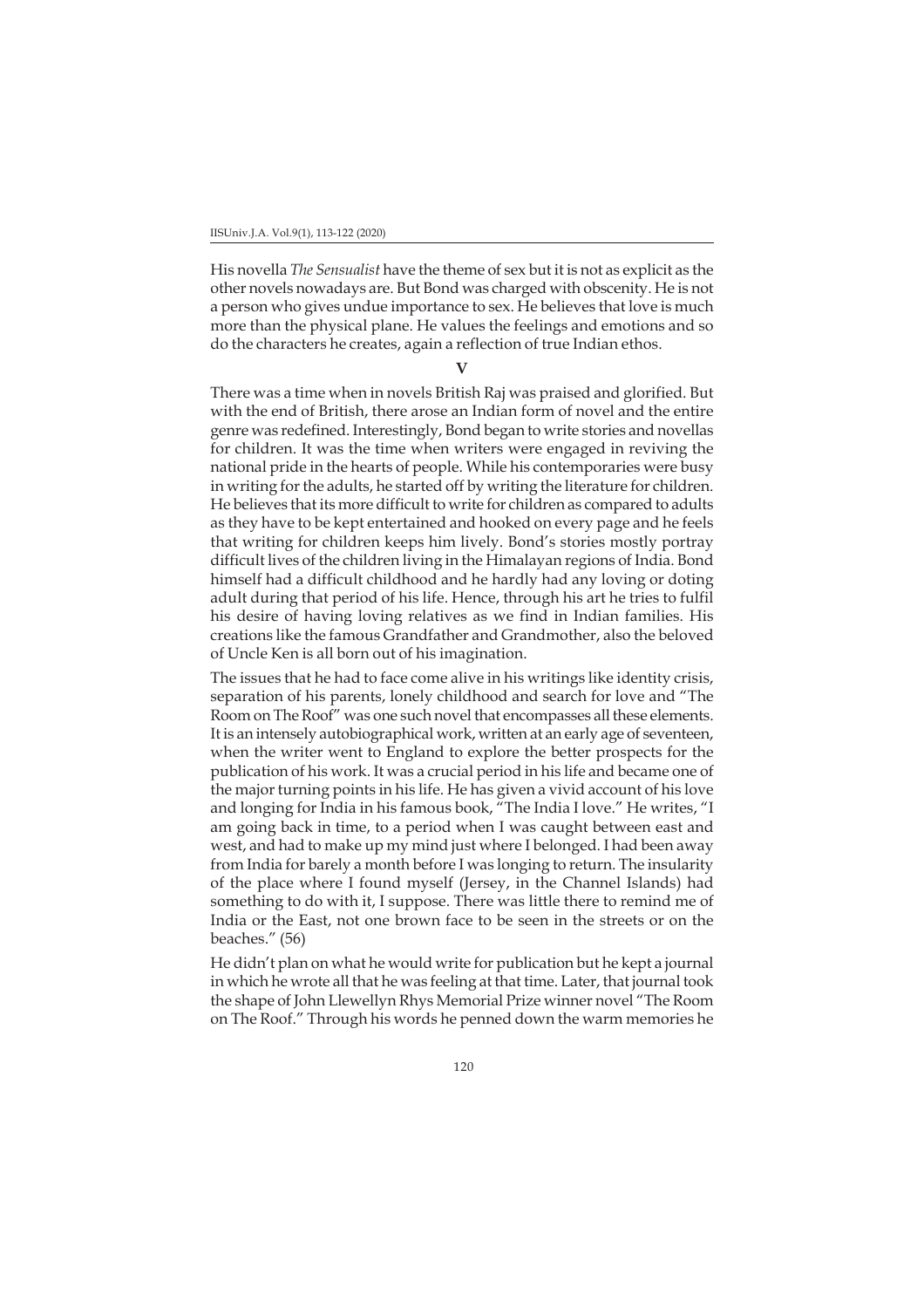had of his beloved India and through his narration of the festivals and Indian customs it becomes more evident that he loved every aspect of this country which sometimes either gets overlooked or criticised by many writers. There is a beautiful and vivid description of Indian "Chaat" shop in the book which like many other scenes and descriptions are spell binding:

"Rusty had no idea what was meant by the word chaat, but before he could refuse the invitation Somi had bundled him into the shop from which the smoke still poured. At first nothing could be made out; then gradually the smoke seemed to clear and there in front of the boys, like some shining God, sat a man enveloped in rolls of glistening, oily flesh. In front of him, on a coal fire, was a massive pan in which sizzled a sea of fat; and with deft, practised fingers, he moulded and flipped potato cakes in and out of the pan." (15)

His children's stories are not fairy tale like or for any kind of amusement or entertainment, nor they are preachy. They are the representatives of the lost Indian values, sense and responsibilities. They stand true to the Gandhian famous thought "You must be the change; you wish to see in the world." Every story consists of several layers, they may be very humorous or mysterious, still they will be full of surprises. For example, his story "Masterji" brings forth the limitations or inadequacies of public schools in small Indian towns. Children of today's generation are more attracted to edgy fiction. They read about witches, wizards and vampires. Ruskin Bond's stories have all the elements. They have suspense, mystery and adventures but they aren't as sensational as others. The stories of Enid Blyton and Rowling might have attracted the readers for time being but they don't give anything relevant specially to Indian children. For some India is found in its countryside or villages, some say it is in the big cosmopolitan cities whereas the India that Bond relates to is found in his writing, this conundrum of the Indian society which is less understood by people of foreign descent and even by those elite Indian writers. But Bond finds joy and a lingering hope which always carries a fragrance of fresh air from the hills.

His stories and essays show how the people living in the small towns have deep connection with the nature around. His writings have contributed tremendously to post independence and post-colonialliterature and has given dual perspective, this hybrid quality that is found in his writing, makes it rich with depth and complexity which is a rare combination.

He is one of the few authors who can tell a story spontaneously, revealing at each level highest degree and measure of feelings and emotions. His refined, beautiful yet simple having a natural flow of a hilly brook, carrying in it the elixir which every earthly being seeks for.